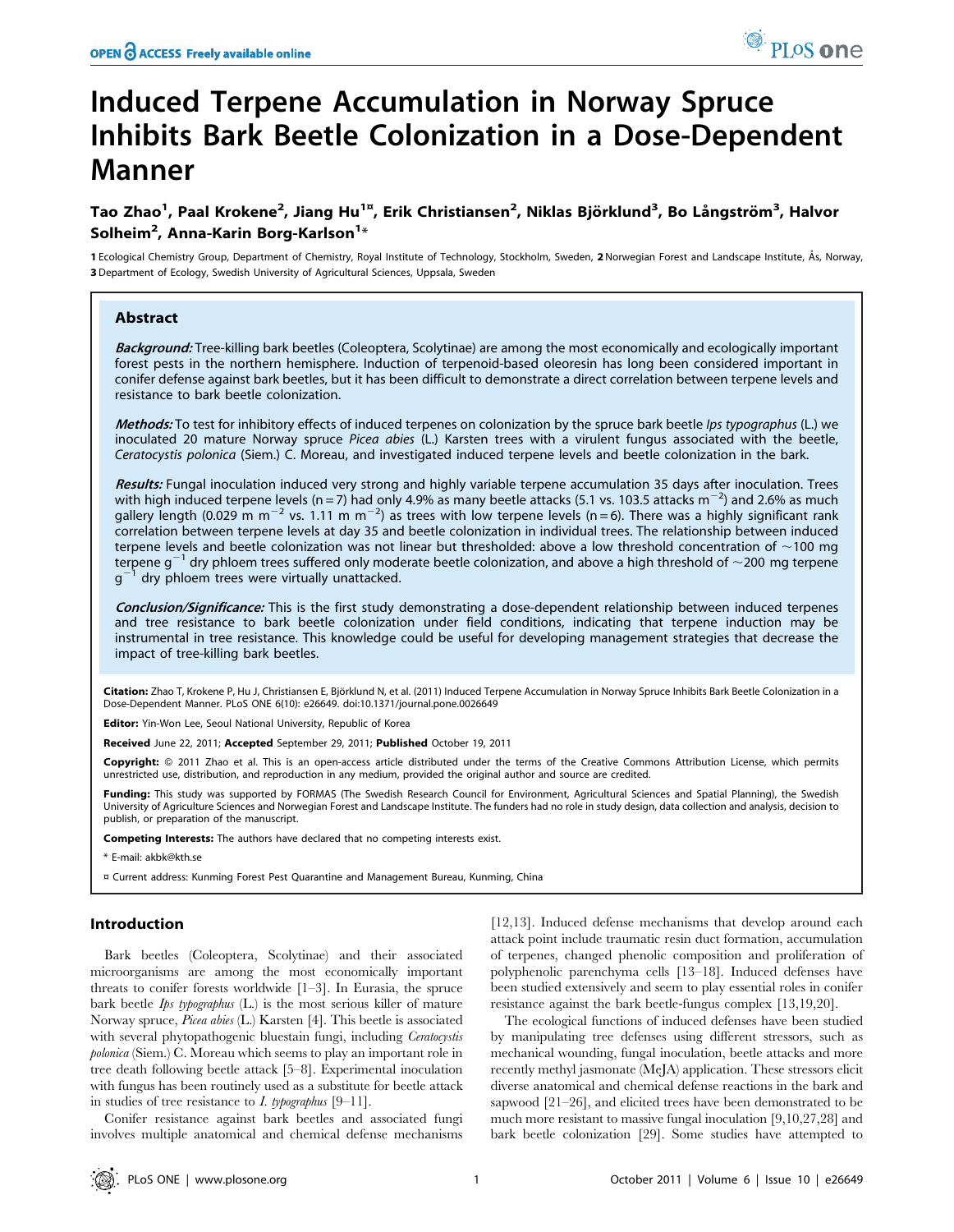correlate host defense reactions, such as induced resinosis, with resistance to attack [10,16,29–31], but the precise role of host defenses during beetle colonization is still unknown.

Conifer resin, a mixture of structurally diverse mono-, sesquiand diterpenes, has been extensively studied in many conifer-bark beetle systems due to its conspicuous nature and multiple ecological functions [12,32,33]. Monoterpenes are important in bark beetle host colonization, since they are used as primary chemical cues and/or precursors for the beetle's aggregation pheromones [34,35]. In addition, terpenes seem to be essential components of conifer resistance due to their physically repellent and chemically toxic properties [13,32]. However, the evidence for a defensive role of terpenes is still largely indirect and rests on the fact that synthetic monoterpenes may be lethal to bark beetles [20,36] and inhibit the growth of beetle-associated fungi in lab bioassays [37], and that induction of terpenes by e.g. MeJA or fungal inoculation reduces host colonization by bark beetles [29] and their associated fungi [10,38]. More precise knowledge about the function of terpene accumulation under field conditions, such as which terpene concentrations are sufficient to inhibit bark beetle attack, is needed to more fully understand the role of terpenes in conifer resistance.

Our aim in the present study was to induce terpene production in Norway spruce trees and to quantify the relationship between terpene levels and colonization by I. typographus in individual trees. The experiment was conducted in an area with outbreak populations of I. typographus following a severe storm in 2005, offering an ideal opportunity to test tree resistance to bark beetle colonization under natural conditions.

#### Results

# Terpene levels varied extensively between trees and increased with time since inoculation

Phloem that had been induced with low densities of C. polonica inoculation had significantly increased levels of all analyzed terpenes relative to uninoculated control phloem. The increase was much stronger and more consistent at the latest sampling time (Fig. 1). Fourteen days after fungal inoculation levels of total mono-, sesquiand diterpenes were 7, 6 and 9 fold higher, respectively, in the inoculated stem section than in the untreated section, and at day 35 the corresponding differences were 94, 52 and 101 fold.

Induced terpene levels differed extensively between trees at both sampling times. Absolute terpene levels in the reaction zone of individual trees were  $0.9-46.1$  and  $49.1-476.0$  mg  $g^{-1}$  dry phloem at day 14 and day 35, respectively (Fig. 2). Compared to untreated phloem total terpene levels in individual trees had increased 1–29 fold on day 14 and 31–240 fold on day 35 after fungal inoculation.

The terpene response to fungal inoculation was more quantitative than qualitative, but for seven minor compounds (together constituting 9.9% of the total terpene amount in untreated phloem) the relative proportion was significantly higher in the reaction zone than in the untreated phloem (day  $14$ :  $\alpha$ -terpineol and abienol; day 35:  $(+)$  – 3-carene, terpinolene,  $\alpha$ -terpineol, an unidentified sesquiterpene and two unidentified diterpenes;  $F > 3.21$ ,  $p < 0.05$ ). The relative proportion of  $(+)$  – 3-carene increased 5 to 52 fold in the reaction zone of 10 of the 20 experimental trees at day 35. Five minor compounds (together constituting 12.5% of total terpenes in untreated phloem) decreased in relative proportion in the reaction zone relative to untreated phloem (day 14: myrcene; day 35:  $\beta$ -phellandrene,  $(E)$ - $\beta$ caryophyllene,  $(-)$ -germacrene D-4-ol, and thunbergene; F $>3.52$ ,  $p<0.036$ ).

The speed of terpene induction also varied between trees and with time since inoculation. Total terpene levels increased much slower

the first two weeks after inoculation than during the succeeding three weeks (Fig. 2;  $t = -7.09$ , df = 19,  $p \le 0.0001$ ; paired t-test of rate of increase in individual trees). Trees with high terpene levels at day 14 did not necessarily have high levels at day 35, and there was no significant correlation between terpene levels 14 and 35 days after inoculation ( $\mathbb{R}^2$  = 0.0003,  $p$  = 0.94). The three trees that had the highest terpene levels in the reaction zone 14 days after inoculation had for example below average levels at day 35 (Fig. 2).

# Trees with high terpene levels had fewer attacks than trees with low terpene levels

The six trees with least beetle colonization (0–6 beetle entrance holes and 0–0.09 m gallery  $m^{-2}$  bark surface) were considered resistant to attack, and the five trees with the most extensive beetle colonization (23–186 entrance holes and 0.36–3.0 m gallery  $m^{-2}$ ) were considered susceptible. The remaining nine trees were considered intermediate (8–57 entrance holes, 0–0.76 m gallery  $m^{-2}$ ). The beetle colonization level of individual trees was determined based on a normalized average of attack density and gallery length, where the value for each tree was expressed relative to the average for all trees. Resistant trees had significantly higher terpene levels in the reaction zone than intermediate and susceptible trees 35 days after fungal inoculation (Fig. 3;  $F_{2,17} = 14.89$ ,  $p= 0.0002$  for monoterpenes,  $F_{2,17} = 9.09$ ,  $p= 0.002$  for sesquiterpenes,  $F_{2,17} = 7.11$ ,  $p = 0.006$  for diterpenes). Mean concentrations of mono-, sesqui- and diterpenes in the reaction zones of resistant trees were 2.2 fold, 3.4 fold and 1.6 fold higher than in intermediate trees, and 3.8 fold, 2.9 fold and 2.2 fold higher than in susceptible trees. No significant differences between resistant and susceptible trees were found 14 days after inoculation for any terpene class (Fig. 3;  $F_{2,17}$ <0.82,  $p$ >0.46).

# Terpene levels in the bark reduced beetle colonization in a dose-dependent way

There was a highly significant rank correlation between total terpene levels 35 days after inoculation and beetle colonization for individual trees (Spearman's rank correlation:  $r_s = 0.78$ ,  $p = 0.0008$ ), but there was no such correlation 14 days after inoculation  $(r_s = -0.08, p= 0.73)$ . The relationship between terpene levels and beetle colonization was not linear, but followed an exponential decay function and seemed to involve two thresholds (Fig. 4). Above a high threshold concentration ( $\sim$ 200 mg terpene g<sup>-1</sup> dry phloem) trees largely escaped beetle attacks, as there were few entrance holes and short galleries in such trees. Above a low threshold concentration ( $\sim$ 100 mg terpene g<sup>-1</sup> dry phloem) the trees had moderate attack density and gallery construction (Fig. 4).

To further test the inhibitory effect of terpenes on beetle colonization we compared beetle colonization in trees with different terpene levels in the reaction zone 35 days after inoculation (i.e. low:  $\leq$ 100 mg terpene; medium: 100–200 mg terpene, and high:  $>$ 200 mg terpene g<sup>-1</sup> dry phloem). Beetle colonization decreased significantly with increasing terpene levels in the bark; trees with high terpene levels had only 28.6% and 34.5% the amount of beetle attacks and gallery length as trees with medium terpene levels, and 4.9% and 2.6% of that in trees with low terpene levels (Fig. 5;  $F_{2,17} = 0.50$ ,  $p = 0.62$  for trap catches,  $F_{2,17} = 21.53$ ,  $p < 0.0001$  for attacks,  $F_{2,17} = 4.56$ ,  $p = 0.026$  for galleries).

#### **Discussion**

This study clearly shows that fungal inoculation induces a strong quantitative terpene response in Norway spruce bark and that trees with strong terpene accumulation suffer much less bark beetle colonization than other trees. To the best of our knowledge,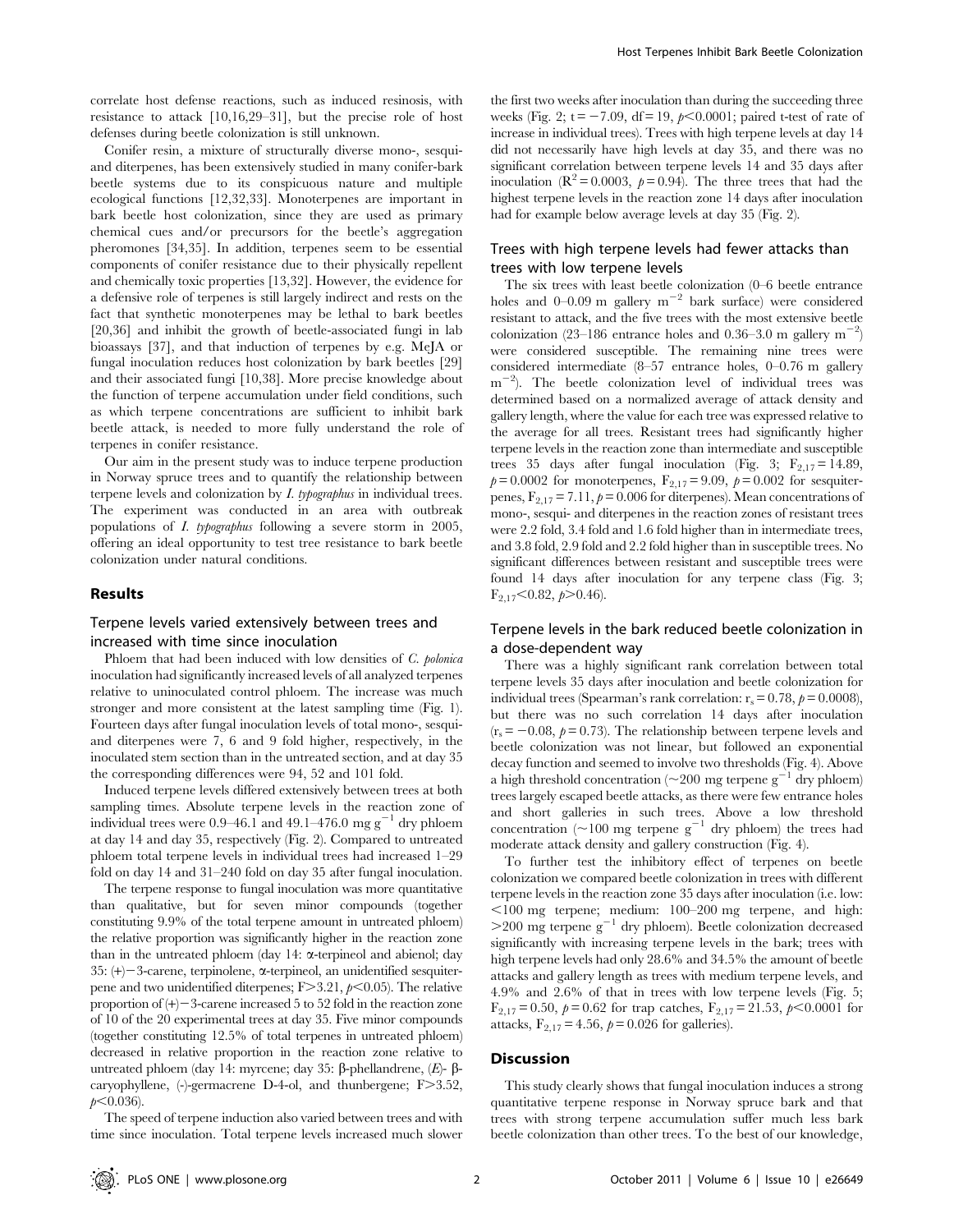

Figure 1. Levels of individual mono- (MT), sesqui- (ST) and diterpenes (DT) in untreated Norway spruce bark (white bars) and in bark close to inoculation sites with Ceratocystis polonica 14 days (grey bars) and 35 days (black bars) after inoculation. Data are expressed as means + 1 SE. n = 20 trees. All terpenes were significantly more abundant in inoculated bark at day 35 than in untreated bark  $(F_{2,57} > 7.21, p < 0.0016)$  and a few compounds were significantly more abundant also at day 14 (labels in italics;  $F_{2,57} > 97.83, p < 0.0001$ ) (LSD test at  $p = 0.05$  following ANOVA). doi:10.1371/journal.pone.0026649.g001

this is the first clear demonstration of a dose-dependent inhibitory effect of induced terpene accumulation on tree colonization by bark beetles under field conditions.

Accumulation of terpenes following fungal inoculation is well known in Norway spruce [14] and other conifers [20,21,26,39,40]. In this study we observed very strong terpene induction in Norway spruce, with total terpene levels increasing 240 fold in some trees 35 days after C. polonica inoculation. In Scots pine Pinus sylvestris L. monoterpene induction started one day after inoculation and increased up to 800 fold and 30 fold 28 days after Leptographium wingfieldii M. Morelet and Ophiostoma canum (Münch) H. & P. Sydow inoculation, respectively [26]. This emphasizes that conifer defense reactions are time-dependent dynamic processes, and the speed and intensity of terpene induction depends on the virulence

of the challenge, the tree species and/or the physiological status of individual trees.

As is commonly found in conifers we observed large individual variation in induced terpene levels and beetle colonization between experimental trees, probably due to different genetic backgrounds or physiological conditions of the trees [41]. These differences allowed us to correlate induced terpene levels with beetle colonization for individual trees. As expected we found significantly higher terpene levels 35 days after fungal inoculation in resistant trees than in trees that became extensively colonized by bark beetles. This agrees with previous observations from the lodgepole pine Pinus contorta Douglas var. latifolia Engelmann mountain pine beetle Dendroctonus ponderosae Hopkins system [42,43], where resistant trees on average produced more resin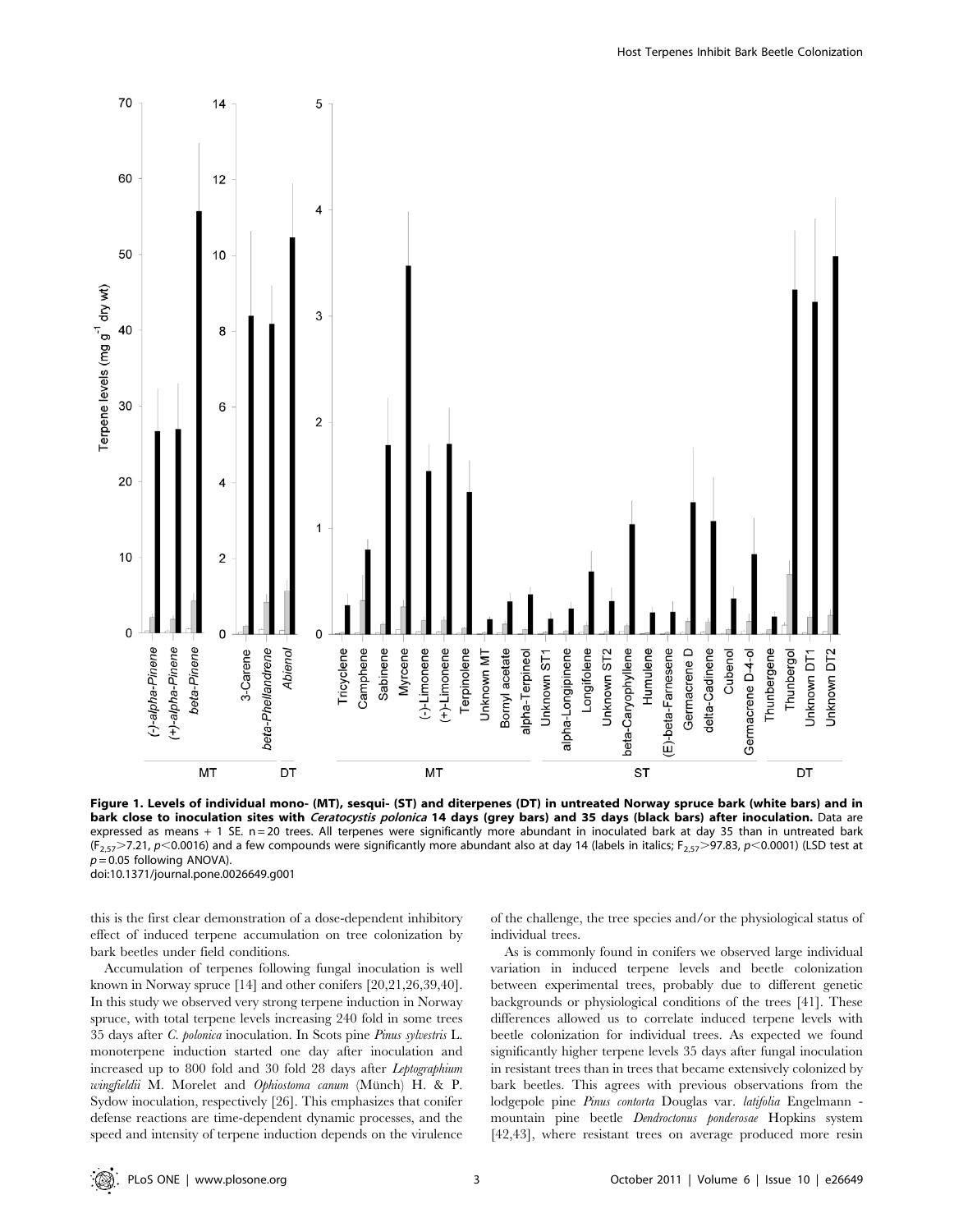

Figure 2. Terpene levels in the wound reaction zone in Norway spruce bark 14 and 35 days after Ceratocystis polonica inoculation and baseline levels in uninoculated bark on day 14 and 35. Based on a weighted average of the number of attacks and extent of gallery construction by Ips typographus trees were classified as susceptible (114.4 $\pm$ 70.3 (SD) attacks and 1.5 $\pm$ 1.0 m beetle galleries  $m^{-2}$  bark; n = 5) or resistant (1.1±2.6 beetle attacks and 0.02±0.04 m beetle galleries m<sup>-2</sup> bark; n = 6). Intermediate trees had 31.6 $\pm$ 16.8 attacks and 0.2 $\pm$ 0.26 m beetle galleries m<sup>-2</sup> (n = 9). doi:10.1371/journal.pone.0026649.g002

than susceptible trees in response to artificial inoculation with a beetle-vectored fungus. For another bark beetle, the pine engraver Ips pini Say, Raffa and Smalley [20] found a positive relationship between terpene concentrations and beetle mortality in lab bioassays using synthetic monoterpene mixtures. We did not find a simple linear correlation between in vivo induced terpene levels in Norway spruce and beetle colonization, but there was a highly significant correlation between ranks of terpene levels and beetle colonization. There seemed to be two possible threshold concentrations; one for almost complete exclusion and another for significantly reducing beetle colonization. We thus present solid evidence suggesting that trees with a strong induced terpene response to C. polonica inoculation were more resistant to bark beetles.

Terpenes have been demonstrated to be toxic to bark beetles in lab bioassays [36,44] and to inhibit germination and mycelial growth of the beetle's phytopathogenic fungal associates [37,45,46]. In addition, high levels of terpene emission might influence tree resistance indirectly by interacting with the aggregation pheromones that regulate bark beetle host colonization [35,41,47]. However, if anything the terpene quantities detected in our trees are most likely to have had positive and not negative effects on I. typographus attraction, since monoterpenes are known to synergize the attraction of bark beetles to aggregation pheromones [35]. Thus, the reduced beetle colonization observed in trees with high terpene levels was probably due to physical repellency or chemical toxicity of terpenes and other allelochemicals to the beetles and their associated fungi.

Although terpene induction generally inhibited beetle colonization in a dose-dependent way, a few exceptions were observed. Three trees with low terpene levels  $\langle$  < 100 mg terpene g<sup>-1</sup> dw) had relatively short gallery lengths (Fig. 4). One of these trees had the highest terpene level of all experimental trees 14 days after inoculation, and the other two had high levels of thunbergol at both sampling times, a compound that previously has been shown to correlate with tree resistance against C. polonica [30]. Thus, in addition to quantitative effects of terpenes and other allelochemicals on beetle colonization there may also be qualitative effects. Limonene is one compound that has been suggested to be more toxic to bark beetles than other monoterpenes [36], but other studies indicate that beetles are more strongly affected by total monoterpene concentrations than by any particular compound [20]. In our experiment reduced beetle colonization seemed to be due to the collective effects of all terpenes, but some monoterpenes, such as b-phellandrene, myrcene, (-)-limonene, (+)-limonene and camphene were somewhat more closely correlated with beetle colonization than other terpenes ( $\mathbb{R}^2 = 0.23 - 0.29$  versus  $\mathbb{R}^2$  $= 0.0002 - 0.19$ .

Terpene levels in the trees 14 days after fungal inoculation showed no correlation to tree resistance to bark beetle colonization, whereas terpene levels at day 35 correlated well with resistance. Since upregulation of terpene biosynthesis in conifers may start within hours or days of an infection [26] it was surprising that terpene induction was most pronounced between 15 and 35 days after inoculation. However, this agrees with previous field experiments demonstrating that Norway spruce requires 2–4 weeks to acquire resistance to bark beetle attack and massive fungal inoculation [27,28]. The relatively long time span before resistance is achieved may be explained by genetic and/or ecological constraints on these defenses. However, the intense and effective terpene accumulation between 15 and 35 days after fungal infection indicates that up-regulation of terpene-based defense mechanisms is important in our system.

Improved knowledge about tree defenses is needed to understand how ecological disturbances influence interactions between insect and their host trees, and more specifically such knowledge may be useful for developing management strategies that decrease the impact of tree-killing bark beetles. In this study we have demonstrated strong and variable terpene accumulation in Norway spruce trees inoculated with C. polonica and shown that I. typographus avoids trees with high terpene levels. This is the first demonstration of a dose-dependent effect of terpenes on bark beetle colonization under field conditions, and supports the idea that strong terpene induction may be instrumental in tree resistance against bark beetle attack.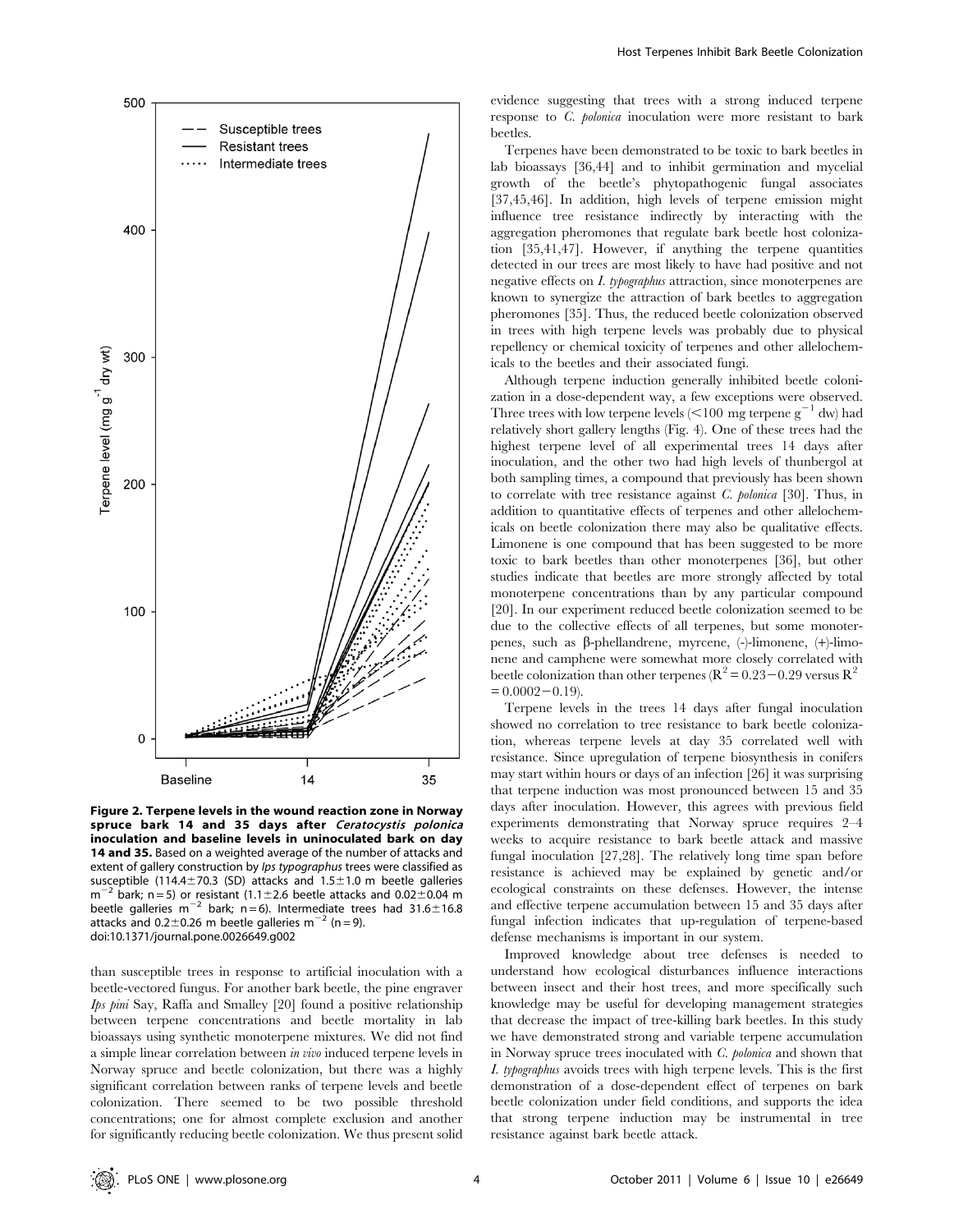

Figure 3. Total amounts of mono- (MT), sesqui- (ST) and diterpenes (DT) in the stem bark of susceptible (white), intermediate (grey) and resistant (black) Norway spruce trees (see Figure 2 for details), 14 and 35 days after inoculation with the bluestain fungus Ceratocystis polonica. Data are expressed as means + 1 SE. Bars with different letters were significantly different by LSD test at  $p = 0.05$  following ANOVA.

doi:10.1371/journal.pone.0026649.g003

# Materials and Methods

#### Field procedures

The experiment was carried out in a pure stand of 48-year-old Norway spruce at Tönnersjöheden Experimental Forest, Halland, Sweden (56 $\degree$  41' N, 13 $\degree$ 4' E). Twenty trees (mean diameter at 1.3 m height: 207 mm; range: 161–248 mm) were chosen along a stand edge. On 22 April 2008, the lower part of the stem of each tree (0.8 m–3.8 m above ground) was inoculated with C. polonica at a density of 20  $\mathrm{m}^{-2}$  bark surface, using a 5 mm cork borer. About  $\sim$ 30 µl inoculum consisting of mycelium that had been growing on malt agar (2% malt (BD Bacto, BD, USA), 1.5% agar (Apotekproduksjon AS, Oslo, Norway), pH 5.8) for 1 week was used at each inoculation site. The strain used was NFLI 1993 –



Figure 4. Attack densities (Left) and gallery lengths (Right) in 20 Norway spruce trees with different induced terpene levels in the **bark.** Chemical samples were taken from the reaction zone 35 days after inoculation with the bluestain fungus *Ceratocystis polonica*. Dotted lines<br>show two potential thresholds in terpene levels (200 and 100 mg g<sup>-1</sup> dry the fitting of a two-parameter single exponential decay function to the data. Trees were classified as resistant (black dots), susceptible (white dots) or intermediate (black and white dots) with respect to beetle colonization success (see Figure 2 for details). doi:10.1371/journal.pone.0026649.g004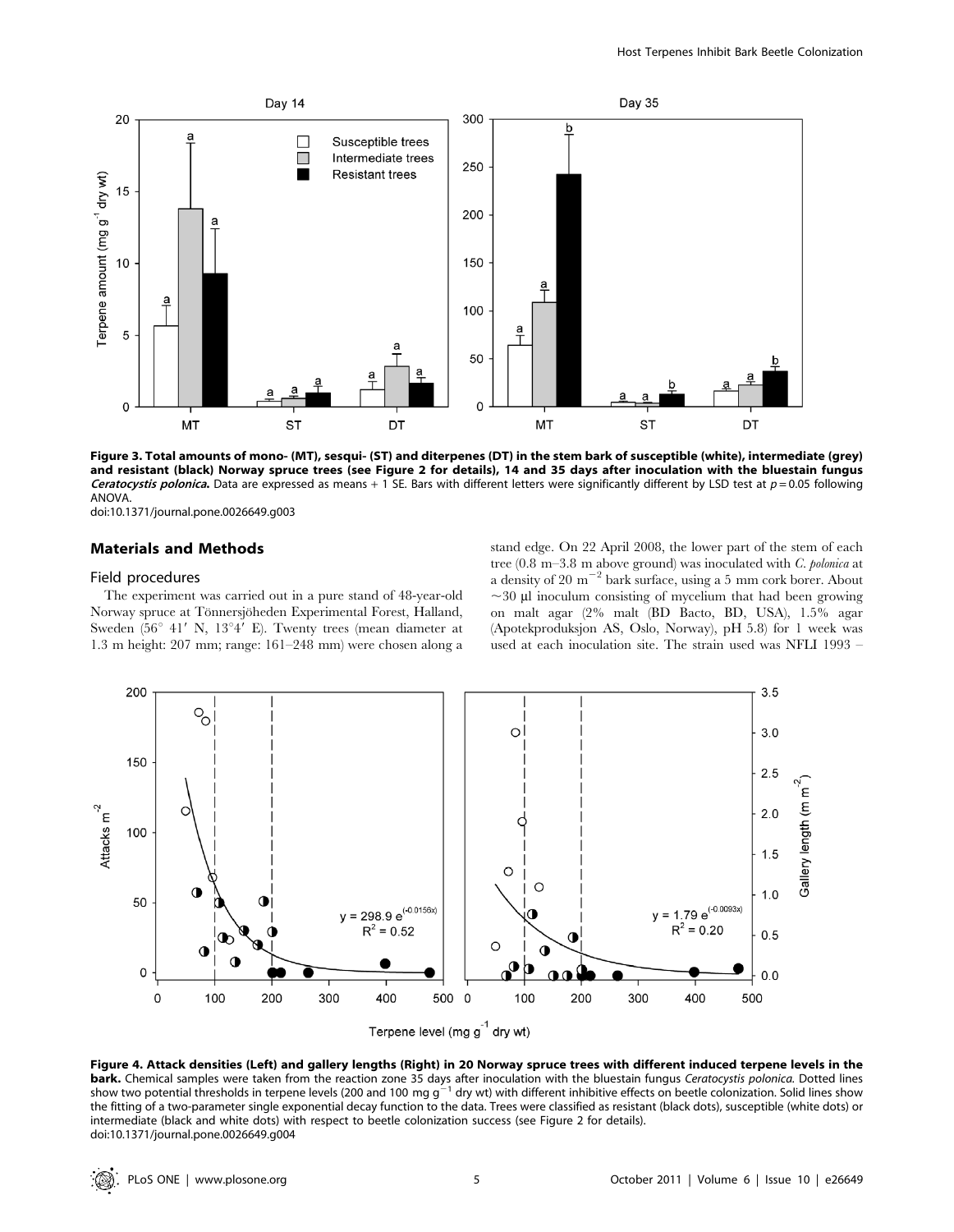

Figure 5. Trap catches, beetle attack density and total gallery length in Norway spruce trees with different induced terpene levels in the bark (<100: n = 6; 100-200: n = 7; >200: n = 7). Chemical samples were taken from the reaction zone 35 days after inoculation with the bluestain fungus Ceratocystis polonica. Data are expressed as means + 1 SE. Bars with different letters were significantly different by LSD test at  $p = 0.05$  following ANOVA. doi:10.1371/journal.pone.0026649.g005

208/115, which was isolated from a Norway spruce log inoculated with the bark beetle *Polygraphus poligraphus* L. [48].

Fourteen and 35 days after fungal inoculation, two bark samples for chemical analyses (each consisting of two plugs of outer bark and phloem, one above the other) were taken from each tree using a 5 mm cork borer. One sample was taken immediately above an inoculation hole at ca 1.3 m stem height to quantify induced terpene levels within the reaction zone. Another sample was taken 30 cm below the inoculated stem section (at ca 0.5 m height, where no chemical induction was observed in an earlier similar study [30]) as control.

On 27 May, after the final chemical samples were collected, a 40 cm long pheromone dispenser tape (Hercon® type releasing methylbutenol, cis-verbenol and ipsdienol at a ratio of about 160:7:1 [50]); was attached at 0.75 m height on a pole standing  $\sim$ 40 cm from the SW side of each tree to attract bark beetles. At the same time, one sticky trap (Pherobank®,  $10 \times 15$  cm) was attached to the bark at 1.5 m height on the SW side of each tree. The number of beetles landing on the sticky traps was recorded on 11 and 25 June. According to pheromone trap catches in another stand in the vicinity beetle flight in the area started in late April, peaked around 8 May and had a second smaller peak in early June. On 26 June, the trees were inspected for beetle colonization. Beetle attack density was determined by counting the number of beetle entrance holes on the bark surface within a 0.2 m wide band around the stem (1.7–1.9 m above ground). Beetle tunnelling was determined by carefully exposing three randomly selected attacks within each band with a knife and recording the length of all maternal galleries. Beetle colonization on individual trees was determined as the average of the attack density and total gallery length (both normalized relative to the average for all 20 trees).

#### Sample extraction and analyses

The outer cork bark was removed from the bark plugs, and the phloem was submerged in 1.0 ml of hexane containing 0.20 mg pentadecane (Lancaster synthesis, England) as an internal standard and 0.12 mg 3-tert-butyl-4-hydroxyanisole (Fluka, Switzerland) as antioxidant. The samples were extracted in hexane at room temperature for 48 h before the extract was transferred to new vials and kept at  $-25^{\circ}$ C until analyses. The phloem plugs were dried at  $80^{\circ}$ C for 6 h, and then weighted on a Sartorius electronic balance for absolute amount calculation.

The hexane extracts were separated, identified and quantified using a Varian 3400 gas chromatograph (GC) equipped with a DBwax capillary column (30 m×0.25 mm×0.25 µm, J&W Scientific, CA, USA) and connected to a Finnigan SSQ 7000 mass spectrometer (MS). A split/splitless injector was used with a 30 s splitless injection at 225 $^{\circ}$ C. The sample (1 µl) was introduced to the injector by a Finnigan A200S autosampler and analyzed by the following temperature program:  $40^{\circ}$ C for 3 min, increasing to 230°C at a rate of 4°C min<sup>-1</sup>, and remaining constant at 230°C for 19 min. Helium was used as the carrier gas at a flow of 1 ml  $\text{min}^{-1}$ . Electron ionization mass spectra were acquired at 70 eV with the ion source at  $150^{\circ}$ C and a mass range of 30–400 Da. The enantiomeric composition of  $\alpha$ -pinene and limonene was analyzed by a two dimensional-GC system consisting of two Varian 3400 GCs [49]. The first GC was equipped with a DB-wax column (30 m×0.25 mm×0.25 µm, J&W Scientific, CA, USA) for preseparation and the second GC with a  $\beta$ -cyclodextrin column (J&W Scientific<sup>TM</sup>, 30 m×0.25 mm×0.25 µm) for chiral separation by using a previously described method [30]. The compounds were identified by comparing retention times and mass spectra with available authenticated standards, or by comparing retention indexes and mass spectra with Massfinder 3.0 (Hochmuth Scientific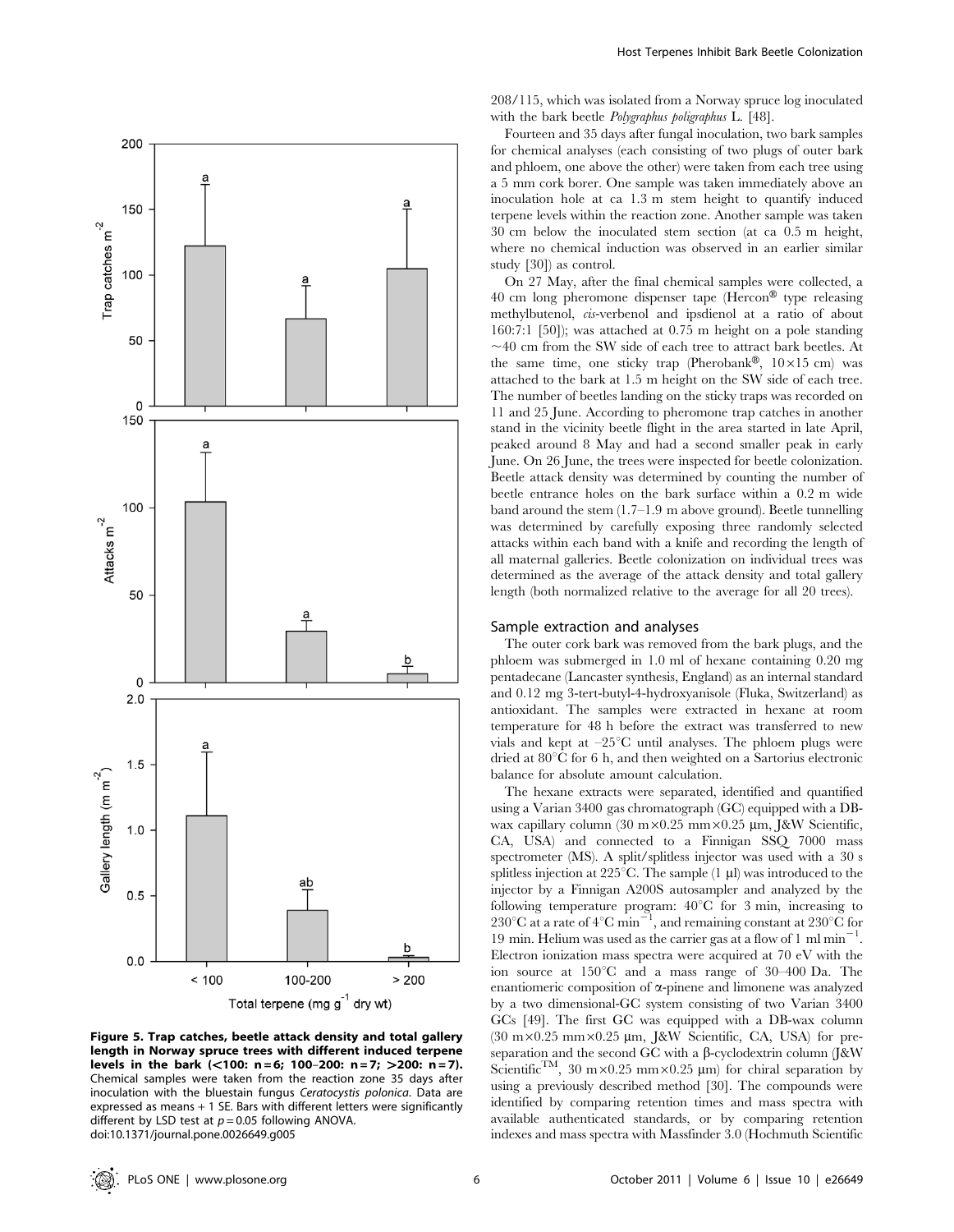Consulting, Germany) and the reference libraries of NIST (National Institute of Standards and Technology). The amounts of terpenes were calculated relative to the internal standard and expressed as  $mg g^{-1}$  dry weight equivalent to the mass of pentadecane.

#### Data analysis

One-way ANOVA was used to test for differences in terpene levels between uninoculated stem sections and inoculated stem sections on day 14 and 35. Since there were no significant differences in terpene levels in uninoculated stem sections at day 14 and day 35  $(p= 0.17-0.99)$  and  $F = 0.0002-1.95$  for the different terpenes) we used the mean of the two time points as the baseline control level in all analyses. One-way ANOVAs were used to test for differences in beetle attack density or gallery length in trees with different terpene levels, and differences in terpene levels in trees with different levels of bark beetle attack. If treatments were significantly different ( $p \le 0.05$ ), means were separated using

#### References

- 1. Adams AS, Currie CR, Cardoza Y, Klepzig KD, Raffa KF (2009) Effects of symbiotic bacteria and tree chemistry on the growth and reproduction of bark beetle fungal symbionts. Canadian Journal of Forest Research 39: 1133–1147.
- 2. Klepzig KD, Adams AS, Handelsman J, Raffa KF (2009) Symbioses: a key driver of insect physiological processes, ecological interactions, evolutionary diversification, and impacts on humans. Environmental Entomology 38: 67–77.
- 3. Raffa KF, Aukema BH, Bentz BJ, Carroll AL, Hicke JA, et al. (2008) Cross-scale drivers of natural disturbances prone to anthropogenic amplification: The dynamics of bark beetle eruptions. Bioscience 58: 501–517.
- 4. Christiansen E, Bakke A (1988) The spruce bark beetle of Eurasia. In: Berryman AA, ed. Dynamics of forest insect populations. New York: Plenum Publishing Corporation. pp 479–503.
- 5. Krokene P, Solheim H (1998) Pathogenicity of four blue-stain fungi associated with aggressive and nonaggressive bark beetles. Phytopathology 88: 39–44.
- 6. Krokene P, Solheim H (1996) Fungal associates of five bark beetle species colonizing Norway spruce. Canadian Journal of Forest Research 26: 2115–2122.
- 7. Solheim H (1992) Fungal succession in sapwood of Norway spruce infested by the bark beetle Ips typographus. European Journal of Forest Pathology 22: 136–148.
- 8. Solheim H (1992) The early stages of fungal invasion in Norway spruce infested by the bark beetle Ips typographus. Canadian Journal of Botany 70: 1–5.
- 9. Krokene P, Christiansen E, Solheim H, Franceschi VR, Berryman AA (1999) Induced resistance to pathogenic fungi in Norway spruce. Plant Physiology 121: 565–569.
- 10. Zeneli G, Krokene P, Christiansen E, Krekling T, Gershenzon J (2006) Methyl jasmonate treatment of mature Norway spruce (Picea abies) trees increases the accumulation of terpenoid resin components and protects against infection by Ceratocystis polonica, a bark beetle-associated fungus. Tree Physiology 26: 977–988.
- 11. Sandnes A, Solheim H (2002) Variation in tree size and resistance to Ceratocystis polonica in a monoclonal stand of Picea abies. Scandinavian Journal of Forest Research 17: 522–528.
- 12. Phillips MA, Croteau RB (1999) Resin-based defenses in conifers. Trends in Plant Science 4: 184–190.
- 13. Franceschi VR, Krokene P, Christiansen E, Krekling T (2005) Anatomical and chemical defenses of conifer bark against bark beetles and other pests. New Phytologist 167: 353–375.
- 14. Viiri H, Annila E, Kitunen V, Niemela P (2001) Induced responses in stilbenes and terpenes in fertilized Norway spruce after inoculation with blue-stain fungus, Ceratocystis polonica. Trees-Structure and Function 15: 112–122.
- 15. Krokene P, Nagy NE, Krekling T (2008) Traumatic resin ducts and polyphenolic parenchyma cells in conifers. In: Schaller A, editor. Induced plant resistance to herbivory. Dordrecht: Springer. pp 147 –169.
- 16. Krokene P, Solheim H, Krekling T, Christiansen E (2003) Inducible anatomical defense responses in Norway spruce stems and their possible role in induced resistance. Tree Physiology 23: 191–197.
- 17. Nagy NE, Franceschi VR, Solheim H, Krekling T, Christiansen E (2000) Wound-induced traumatic resin duct development in stems of Norway spruce (Pinaceae): Anatomy and cytochemical traits. American Journal of Botany 87: 302–313.
- 18. Brignolas F, Lacroix B, Lieutier F, Sauvard D, Drouet A, et al. (1995) Induced response in phenolic metabolism in two Norway spruce clones after wounding and inoculations with Ophiostoma polonicum, a bark beetle associated fungus. Plant Physiology 109: 821–827.
- 19. Lieutier F, Garcia J, Yart A, Romary P (1995) Wound reactions of Scots pine (Pinus sylvestris L) to attacks by Tomicus piniperda L and Ips sexdentatus Boern (Gal, Scolytidae). Journal of Applied Entomology 119: 591–600.

LSD at  $p = 0.05$  (Statistica 6.0, Statsoft Inc., USA). Data on terpene quantities were log(y+1) transformed and proportional data were arcsin-transformed before ANOVA to correct for unequal variance and departures from normality.

### Acknowledgments

We thank Karolin Axelsson, Morgan Erixon and Ulf Johansson for skillful assistance with the field work.

#### Author Contributions

Conceived and designed the experiments: TZ PK JH EC NB BL HS A-KB-K. Performed the experiments: TZ PK JH EC NB BL HS A-KB-K. Analyzed the data: TZ PK JH. Contributed reagents/materials/analysis tools: A-KB-K BL PK HS. Wrote the paper: TZ PK A-KB-K BL NB HS JH EC.

- 20. Raffa KF, Smalley EB (1995) Interaction of pre-attack and induced monoterpene concentrations in host conifer defense against bark beetle-fungal complexes. Oecologia 102: 285–295.
- 21. Klepzig KD, Robison DJ, Fowler G, Minchin PR, Hain FP, et al. (2005) Effects of mass inoculation on induced oleoresin response in intensively managed loblolly pine. Tree Physiology 25: 681–688.
- 22. Erbilgin N, Gordon TR, Wood DL, Storer AJ (2009) Bark beetle-mediated fungal infections of susceptible trees induce resistance to subsequent infections in a dose dependent manner. Agricultural and Forest Entomology 11: 255–263.
- 23. Nagy NE, Fossdal CG, Krokene P, Krekling T, Lönneborg A, et al. (2004) Induced responses to pathogen infection in Norway spruce phloem: changes in polyphenolic parenchyma cells, chalcone synthase transcript levels and peroxidase activity. Tree Physiology 24: 505–515.
- 24. Krokene P, Nagy NE, Solheim H (2008) Methyl jasmonate and oxalic acid treatment of Norway spruce: anatomically based defense responses and increased resistance against fungal infection. Tree Physiology 28: 29–35.
- 25. Franceschi VR, Krekling T, Christiansen E (2002) Application of methyl jasmonate on Picea abies (Pinaceae) stems induces defense-related responses in phloem and xylem. American Journal of Botany 89: 578–586.
- 26. Fäldt J, Solheim H, Långström B, Borg-Karlson A.-K (2006) Influence of fungal infection and wounding on contents and enantiomeric compositions of monoterpenes in phloem of Pinus sylvestris. Journal of Chemical Ecology 32: 1779–1795.
- 27. Krokene P, Solheim H, Christiansen E (2001) Induction of disease resistance in Norway spruce (Picea abies) by necrotizing fungi. Plant Pathology 50: 230–233.
- 28. Christiansen E, Krokene P, Berryman AA, Franceschi VR, Krekling T, et al. (1999) Mechanical injury and fungal infection induce acquired resistance in Norway spruce. Tree Physiology 19: 399–403.
- 29. Erbilgin N, Krokene P, Christiansen E, Zeneli G, Gershenzon J (2006) Exogenous application of methyl jasmonate elicits defenses in Norway spruce (Picea abies) and reduces host colonization by the bark beetle Ips typographus. Oecologia 148: 426–436.
- 30. Zhao T, Krokene P, Björklund N, Lånøström B, Solheim H, et al. (2010) The influence of Ceratocystis polonica inoculation and methyl jasmonate application on terpene chemistry of Norway spruce, Picea abies. Phytochemistry 71: 1332-1341.
- 31. Kane JM, Kolb TE (2010) Importance of resin ducts in reducing ponderosa pine mortality from bark beetle attack. Oecologia. pp 1–9.
- 32. Keeling CI, Bohlmann J (2006) Genes, enzymes and chemicals of terpenoid diversity in the constitutive and induced defence of conifers against insects and pathogens. New Phytologist 170: 657–675.
- 33. Seybold SJ, Huber DPW, Lee JC, Graves AD, Bohlmann J (2006) Pine monoterpenes and pine bark beetles: a marriage of convenience for defense and chemical communication. Phytochemistry Review 5: 143–178.
- 34. Klimetzek D, Francke W (1980) Relationship between enantiomeric composition of alpha-terpene in host trees and the reproduction of verbenol in  $I_{ps}$ species. Experientia 36: 1343–1345.
- 35. Erbilgin N, Powell JS, Raffa KF (2003) Effect of varying monoterpene concentrations on the response of Ips pini (Coleoptera: Scolytidae) to its aggregation pheromone: implications for pest management and ecology of bark beetles. Agricultural and Forest Entomology 5: 269–274.
- 36. Smith RH (1965) Effect of monoterpene vapors on the western pine beetle. Journal of Economic Entomology 58.
- 37. Solheim H (1991) Oxygen deficiency and spruce resin inhibition of growth of blue stain fungal associated with Ips typographus. Mycological Research 95: 1387–1392.
- 38. Krokene P, Solheim H, Långström B (2000) Fungal infection and mechanical wounding induce disease resistance in Scots pine. European Journal of Plant Pathology 106: 537–541.